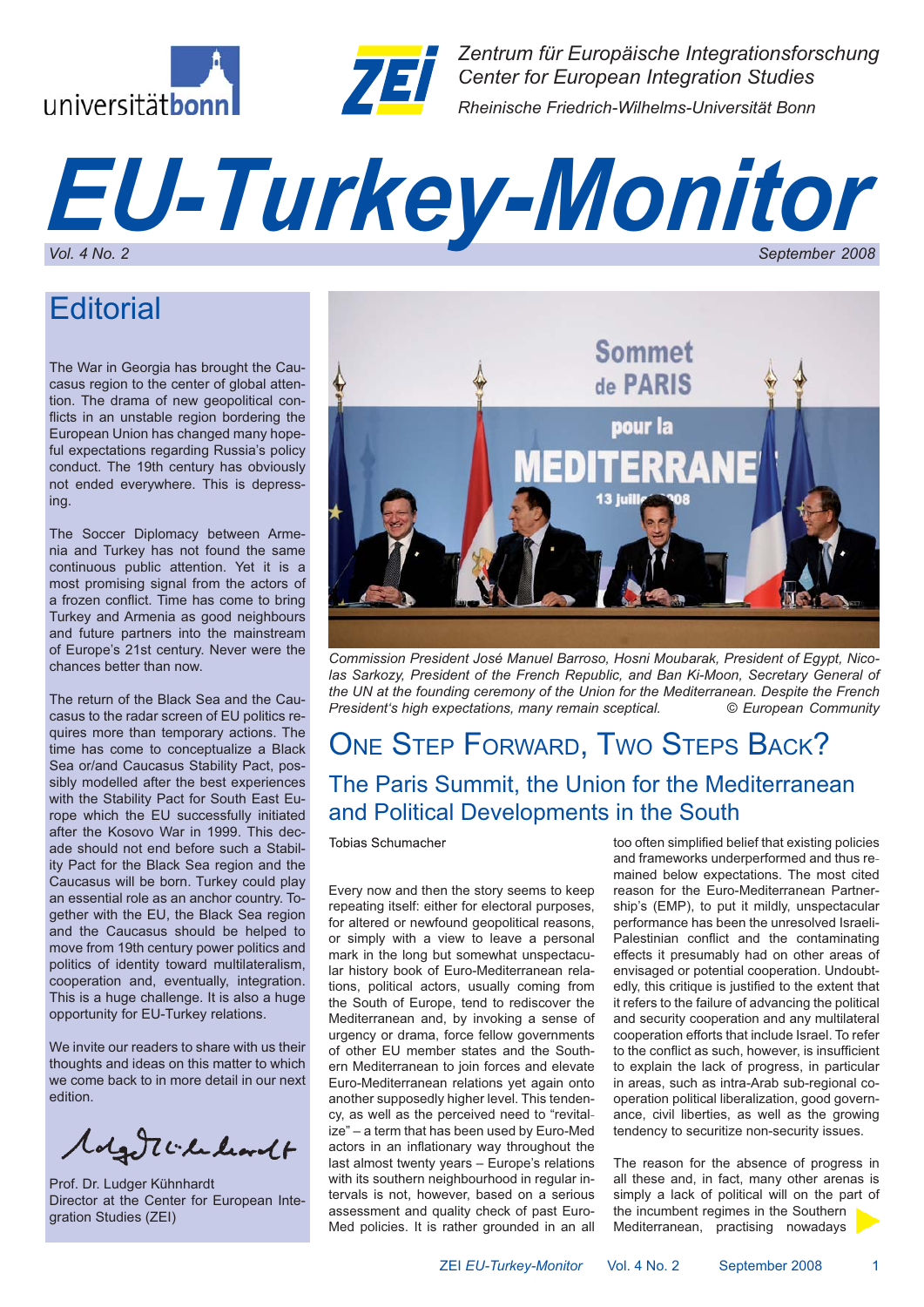what can be coined neoliberal authoritarianism, to embark upon true and wide-ranging political reforms and to initiate a process of political enlightenment, at the end of which Arab Mediterranean societies would be sufficiently well-placed to confront. and benefit from, globalisation and post-modernism. Only very shortly after the EMP was inaugurated and for the first time confronted with the challenge of how to interpret those stipulations of the Barcelona Declaration that are of relevance to political development in the South, it seems as if a tacit understanding between the EU and Arab regimes was brokered according to which the latter provide the former with forms of stability and some degree of reliability and predictability in what regards their ways of governance and cooperation in exchange for non-interference by the latter. Nonetheless, not least due to domestic societal pressure and the (lately declining) pressure by the US, almost all of the EU's Arab Mediterranean partners in the last thirteen years initiated some limited reform measures and introduced or broadened electoral processes. Regularly praised by the EU as a major step toward greater political opening, these processes however say little about the real degree of political empowerment and participation, and they have not reduced the gap between the rulers and the ruled. Instead, they rather continue to be part of a wider strategy whose aim was and still is to temper social changes and to avoid introducing a mechanism whereby the state could be controlled by societal actors.

It is against this background that the recent Paris summit, inaugurating the Union for the Mediterranean (UfM) has to be seen. With its emphasis on low politics over high politics and the exclusion of sensitive issues from the multilateral conference agenda, the summit is likely to be remembered for its enormous media frenzy and the celebrations of the 43 heads of states and governments over an initiative that is void of real substance. Clearly, the UfM's six areas for intensified cooperation, labelled as "key initiatives", i.e. the depollution of the Mediterranean, the development of maritime and land highways, the establishment of a joint civil protection programme, the development of a Mediterranean Solar Energy Plan, intensified cooperation in the field of higher education and research,

Ariane Kösler / Martin Zimmek (eds.): Elements of Regional Integration. A Multidimensional Approach, Baden-Baden: Nomos 2008. 278 pages, ISBN 978-3- 8329-3503-0.

Ludger Kühnhardt: European Union - The Second Founding: The Changing Rationale of European Integration, Baden-Baden: Nomos 2008. 670 pages, ISBN 978-3-8329-3502-3.

Orders can be placed with Nomos, Baden-Baden: www.nomos.de

and the adoption of a Mediterranean Business Development Initiative aiming to support micro-, small- and medium-sized enterprises, as well as the decision to finally set up a rotating Joint Presidency, a Secretariat, a Joint Permanent Committee, and eventually scrap the Euro-Med Committee, are all sensible and will enrich the Barcelona *acquis*.

Yet, it did not need the Paris summit and undoubtedly not the creation of a project with such a misleading name either, raising all sorts of unjustified connotations, as all of these innovations could have been incorporated in a rather unspectacular fashion into the EMP's underpinning three-basket-structure. In other words: the UfM is unlikely to contribute neither to an upgrading of Euro-Mediterranean relations nor to a much overdue revitalization of both "Barcelona's" and the European Neighbourhood Policy's (ENP) reform dimension. Instead, it perpetuates the patterns of past practice of those that at the latest since  $9/11$ , by referring to the alleged fight against terrorism, have embarked on repressive policies and the curtailment of civil and political liberties, garnished by the conclusion of bilateral agreements with individual EU member states in the field of migration and border control and repatriation.

It was repeatedly and rightly argued by some in the months preceding the summit that Mr. Sarkozy's then unilateral plans to set up a Mediterranean Union of sorts would have undermined the already fragile intra-EU consensus as regards the needs to maintain a collective policy vis-à-vis Europe's different neighbourhoods and thus a need for collective burden-sharing. The silence of non-Mediterranean EU governments – with the notable exception of Germany, which in all cases was motivated by the determination to prevent a potential power shift within the EU – towards the French plans however point to an equally existing consensus, albeit as regards the subordination of the political under the nonpolitical in the context of Euro-Mediterranean relations.

Some observers have praised French President Nicolas Sarkozy for having been able to gather in Paris almost all leaders of the 43 countries participating in the UfM, particularly Syrian President Bashar Al-Assad and the Turkish Prime Minister Recep Tayyip Erdogan. With respect to the participation of the former, the summit provided indeed a platform for the much-pressured Syrian President to take a step out of the year-long isolation and use this opportunity to enter personally into a dialogue with the recently elected Lebanese President Michel Suleiman. To attribute the two Arab leaders' announcement to open diplomatic missions solely to the mediation efforts of Mr. Sarkozy would, however, be a misinterpretation of the French and thus European role in the region and would not do justice to the skilful and refreshingly noiseless background diplomacy of the Emir of Qatar, Sheikh Hamad bin Khalifa al-Thani, who was also present in Paris and who already brokered the Doha agreement of May 2008. Furthermore, such a reading would underestimate and misjudge the recent dynamics in the Mashreq, both on the Syrian-Lebanese track and on the regional level.

In a way, the same assessment must be made in regard to Mr. Erdogan's participation, as his presence was only secured a few days before the summit, when he was finally assured that the UfM would not impede Turkey's full EU membership bid and hence once it was guaranteed that the text of the final conclusions would contain a reference that Turkey was participating in its capacity as a negotiating candidate country. It is only then that the Turkish government, of course fully aware that a no-show may be interpreted by other EU members as a protest against the French EU Presidency and thus the EU itself, accepted to attend the meeting and sign the Paris conclusions.

Finally, it is worth pointing out that the Joint Declaration mentions explicitly the principle of reinforced cooperation, thus allowing like-minded partners with shared objectives in some sectors to go ahead and cooperate. The inclusion of this provision is certainly a positive development, as it reiterates what has been debated in the relevant policy circles already since the Valencia Euro-Mediterranean Foreign Minister's meeting of 2002, and because it reduces their veto options, it precludes potential spoilers from holding the Partnership hostage to their diverging interests and positions. Yet, in order to make sure that the setting-in-motion of features characterised by variable geometry will not jeopardise the existing acquis, the next challenge will be to hammer out clear and well-defined rules as to the implementation and the scope of reinforced cooperation. For them to materialise, the guidance of one or several EU Presidencies that put the emphasis on substance rather than on spectacle is urgently needed.

*Dr. Tobias Schumacher is the Deputy Project Manager of the EuroMeSCo Secretariat and a Senior Research Fellow at the IEEI in Lisbon. The views expressed in this article are the sole responsibility of the author and do*  $not$  reflect the views of the EuroMeSCo Sec*retariat.*



Anna Niemann / Sonja Ana Luise Schröder / Meredith Catherine Tunick (eds.): Recovering from the Constitutional Failure. An Analysis of the EU Reflection Period, ZEI Discussion Paper, C 182/2008.

Yannis Tsantoulis: Subregionalism in the Black Sea and the EU s Role. Incentives, Obstacles and a 'New Synergy', ZEI Discussion Paper, C 183/2008.

Ludger Kühnhardt: African Regional Integration and the Role of the European Union, ZEI Discussion Paper, C 184/2008.

Hans-Gert Pöttering: New Impulses for the Decade Ahead, ZEI Discussion Paper, C 185/2008.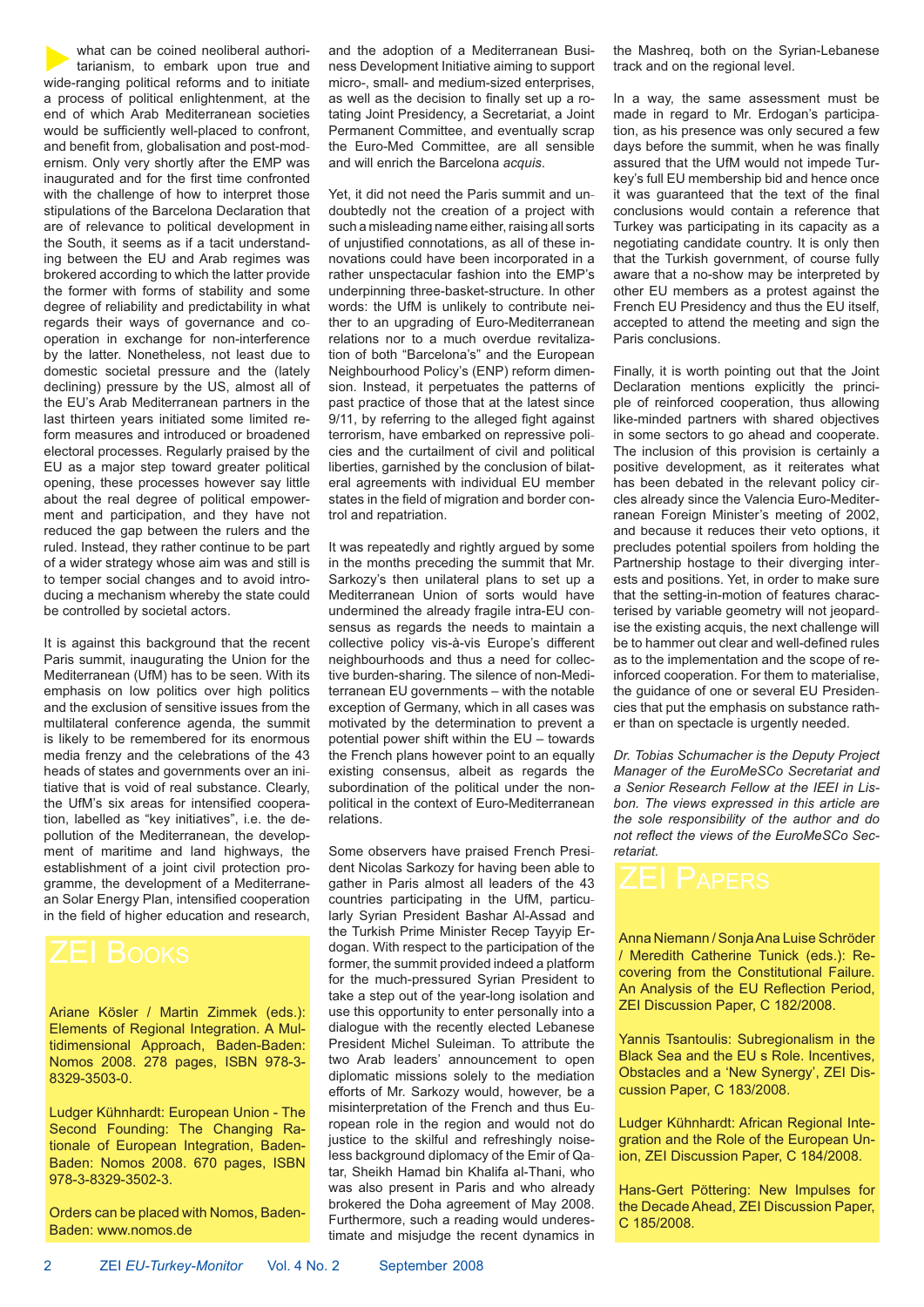# THE UNION FOR THE MEDITERRANEAN

### A three-way evaluation

Haluk Özdemir

Sarkozy's Mediterranean project can be interpreted as either an initiative to cooperate for the common fate of the Mediterranean people or a plan for an alternative institutional structure to obstruct Turkey's EU membership.Neither of these extreme positions can be considered the whole truth.. A closer look at the debate suggests that we can assess the French project from three different perspectives. These perspectives are expected to shape the tangible outcomes of the "Union for the Mediterranean (UfM) .as it has now been labeled.

#### **The French Perspective**

Sarkozy's opposition to Turkish membership in the EU is not an unknown fact. He has made it clear several times that Turkey is not a European country and it has no place in the EU.<sup>1</sup> As a result, in the summit conclusions of December 10, 2007 the words "accession conference" were dropped as a result of French insistence; instead, only the formal label "intergovernmental conference" was used to define the process between Turkey and the EU.<sup>2</sup> Within that context, the Mediterranean could clearly be understood as an alternative to EU membership.

The Mediterranean offer can also be interpreted as a balancing act of France against Germany. The accession of Eastern European countries has shifted the balance within the EU in favor of Germany. An increase in the number and weight of the pro-German states in the Union led Sarkozy to turn to areas where French influence is traditionally greater, such as the Mediterranean, in order to re-balance Germany. It is not surprising that the Eastern European countries were more critical of this initiative.

Sarkozy wanted the Mediterranean Union (MU) to be as autonomous as possible from EU structures for two reasons. The first was to give France a more central role in Mediterranean politics, because integrating the MU into the EU structures would add new big players into the Mediterranean game such as Germany and the UK. The second reason was to design the MU initiative as a first step towards building an alternative membership for Turkey.

France has accepted the participation of all EU members in "the Union for the Mediterranean" especially after strong German reactions. This and the name change point to substantial changes in the initiative. The MU could therefore be regarded as an obsolete idea even before the inauguration of the UfM. However, if France's main concern is to block Turkey's accession, this project can still produce results. The fact that the Paris Summit conclusions declared that the initiatives toward the "Union for the Mediterranean will be independent from the EU enlargement policy, accession negotiations and the pre-accession process,"<sup>3</sup> as a consolation for Turkey, does not alter this situation. Now, instead of making a direct offer to Turkey for an alternative membership, Sarkozy hopes that this structure will turn, in time, by itself, into an alternative for Turkey. The hope is that Turkey itself will come to this conclusion without any outside pressure. This way, Turkey would be "fully anchored in the European structures through the strongest possible bond"4 without EU membership and without upsetting the **Turks** 

#### **The EU Perspective**

The Union for the Mediterranean can help the EU with the security of its southern borders, which are highly vulnerable to illegal immigration. It is not surprising that all the southern countries have supported this initiative as they feel the primary impact of immigration. The developmental discrepancies between the northern and southern shores of the Mediterranean create economic pressures on the European economic system. The UfM is thought of as an instrument to mitigate economic and social problems around the Mediterranean so that the immigration pressure on Europe would be diminished. For that reason, the Mediterranean project is expected to focus on economic and social projects rather than political ones.

France announced as the central topic of its EU presidency "a more protective Europe," which refers not only to economic but also to social protection.5 The UfM project can be seen as a structure to foster selective immigration. From this perspective, one purpose of this project is to stop the flow of less qualified immigrants while allowing qualified immigration to protect the European economy without neglecting the human potential of the Mediterranean. For this reason, the main issues of the UfM converge on the ones that will serve the EU's needs, such as immigration, education, trade, the prevention of terrorism, etc.

Another important point that needs to be emphasized is the sub-regional competition within Europe. This competition between several subregions in the EU, if it gets out of hand, is a potential threat for integration. For example, the Polish-Swedish idea of Eastern Partnership as a reaction to the French proposal is an indicator of sub-regional competition.<sup>6</sup> For this reason, Sarkozy's Mediterranean project has been transformed into an improved and upgraded version of the Barcelona Process, rather than an independent structure.

#### **The Turkish Perspective**

At the moment, any alternative to EU membership is not an acceptable option for Turkey. However, as long as the alternative nature of the new proposal is not emphasized, Turkey does not want to stay out of any cooperation effort in the Mediterranean. The current developments show no indication or possibility for an emerging independent Mediterranean structure. It will constitute a protective belt around Europe and be a complementary project to the EU, which is structurally and financially dependent. Such a union in the Mediterranean is not considered a threat to Turkey's membership process in Turkey. Participation of not only Mediterranean countries but of all EU member states is another calming development and insurance for the Turks.

The French hope that the Union for the Mediterranean turns into the first building block of a more independent regional structure, which may be viewed by the Turks as an alternative to EU membership, can be deemed more or less realistic. The dropping approval rates for the membership process in the Turkish public, and the growing opposition to the EU, might lead to a search for alternatives. In the long term, this will be contingent upon the success of the Mediterranean project. Then, the French offer to Turkey to play a more central role with France in the Mediterranean rather than an ordinary membership in the EU can be more attractive for the Turks. Nevertheless, this will all depend on the approval of other EU member states.

#### **Conclusion**

The outcome of the Union for the Mediterranean will be shaped by the balance between French intentions and other relevant actors' reactions combined with the EU's internal dynamics. As long as her EU membership process is unquestioned, Turkey is certainly willing to participate in any kind of Mediterranean cooperation. The UfM is now set up as a dependent structure of the EU, and for Turkey, it cannot be an alternative to EU membership. Besides, there are other functions of the EU membership process such as the development of Turkish democracy that the UfM alone cannot fulfill.

A growing emphasis on sub-regions in Europe is an inevitable result of the increased membership of the EU. As the balance has shifted more towards Eastern and Northern Europe, it should not be too surprising if France, rather than trying to find membership alternatives for Turkey, starts supporting Turkish membership in the future in order to re-balance.

Aside from these evaluations, the Lisbon Treaty, rather than the Union for the Mediterranean, is now the first priority of the French presidency. After losing its first choice elements for France, it can be expected to be a side project in the shadow of the Lisbon Treaty debate. However, bringing the Mediterranean back to the EU agenda can be considered a success for France.

1) Dan Bilefsky, "Turkish Entry Into Europe Slowed by Sarkozy Move," The New York Times, June 25, 2007, http://www.nytimes.com/2007/06/25/world/europe/25 cnd-turkey.html?ex=1340424000&en=12dfd353e108ba 43&ei=5088&partner=rssnyt&emc=rss

2) Council of the European Union, General Affairs and External Relations, Press Release, 2839th Council Meeting, 16326/7 (Presse 288), Brussels, December 10, 2007, p. 8. http://www.consilium.europa.eu/ueDocs/ cms\_Data/docs/pressData/en/gena/97555.pdf

3) Joint Declaration of the Paris Summit for the Mediterranean, Paris, July 13, 2008, http://www.ue2008.fr/ webdav/site/PFUE/shared/import/0713\_declaration\_ de\_paris/Joint\_declaration\_of\_the\_Paris\_summit\_for\_ the\_Mediterranean-EN.pdf

4) This was the expression used in the EU's December 2004 summit conclusions deciding to open the accession negotiations with Turkey to describe what happens if Turkey fails to assume membership requirements. Council of the European Union, "Brussels European Council 16-17 December 2004 Presidency Conclusions," Brussels, February 1, 2005, p. 7. http://www. consilium.europa.eu/ueDocs/cms\_Data/docs/pressData/en/ec/83201.pdf

5) The French EU Presidency," Euractiv, June 2, 2008, http://www.euractiv.com/en/opinion/french-eu-presidency/article-168202

6) Philippa Runner, "Poland and Sweden Pitch 'Eastern Partnership' Idea," EUObserver, May 22, 2008, http:// euobserver.com/24/26194

Asst. Prof. Dr. Haluk Özdemir, Kırıkkale Uni*versity, Department of International Relations.*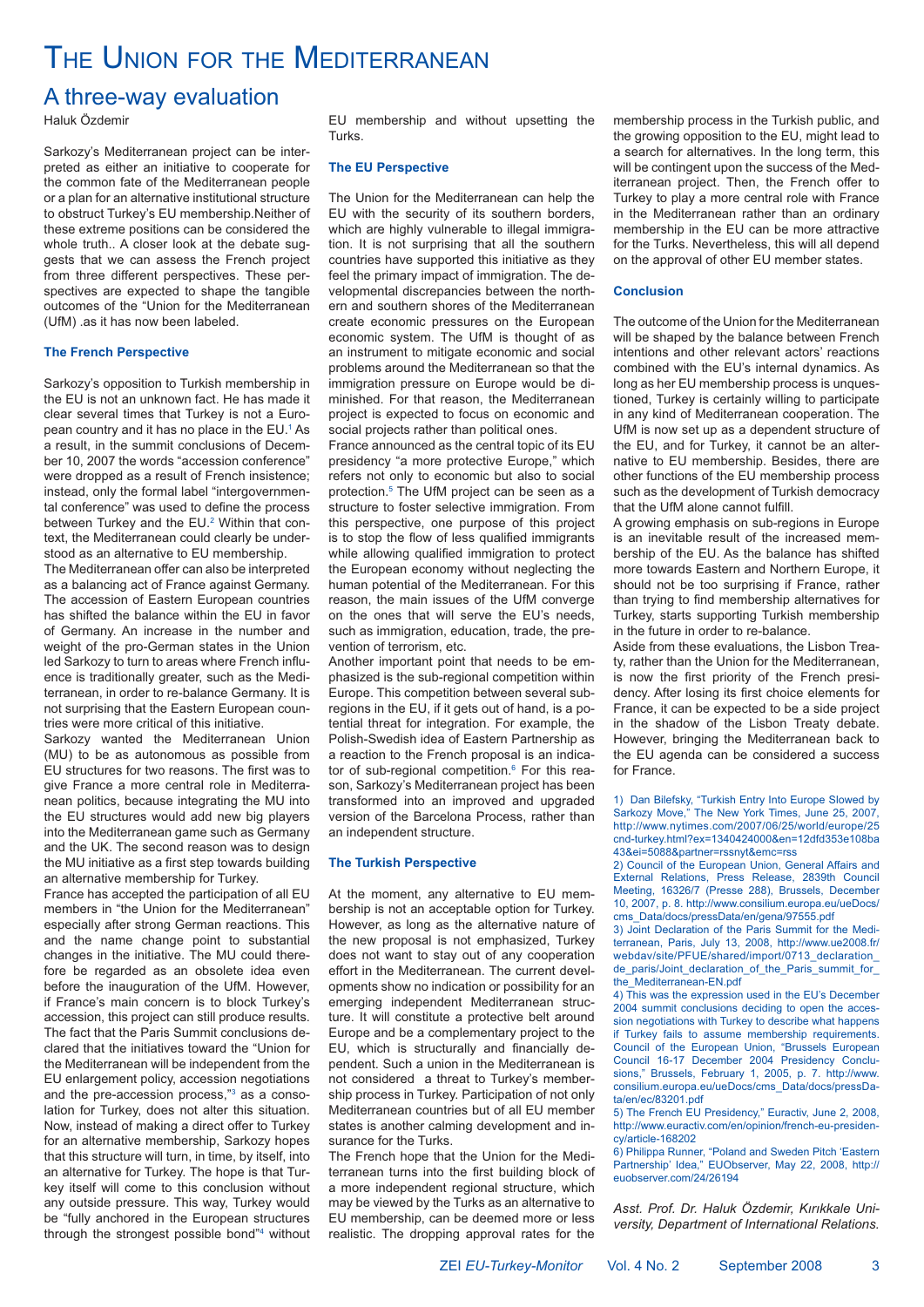# TURKEY AND THE MEDITERRANEAN

### An ambiguous relationship

Dorothée Schmid

Shortly after his victory on 6 May 2007, the newly elected French President Nicolas Sarkozy reaffirmed his intention to found a "Mediterranean Union" (MU). The aim of his proposal was to reinforce the common identity of the riparian Mediterranean countries and to revive the spirit of cooperation between these countries that was perceived to be malfunctioning. Outside of France, even where the proposition generated more sympathy than questioning, the president's call for a new Mediterranean project was perceived very diversely.

Between doubts and hesitations of certain European partners and the anticipation of most southern countries, Turkey seemed to be in a singular position. In one of his campaign speeches, Sarkozy had indeed pointed to Turkey as the natural pillar of his Mediterranean project. However, the trade-off explicitly proposed in his speech at Toulon in February 2007 did not at all sound seductive to Turkey: a central place within the Mediterranean Union for its place in Europe.<sup>1</sup> Being a rather hesitant partner in the Euro-Mediterranean Partnership (EMP) and having started accession negotiations with the European Union (EU) in 2005 that soon turned out to be more turbulent and political than envisaged, by at the same time being regularly repelled to Asia Minor by a president that denies Turkey its place in Europe, Turkey had very good reasons to be wary of the new French initiative. Nicolas Sarkozy's project could even be interpreted as the latest metamorphosis of a historical "Mediterranean plot", an attempt of encirclement that had already accelerated the fall of the Ottoman Empire and regularly threatened the territorial integrity of the Turkish Republic since its foundation in 1923.

The Turks themselves do hardly consider themselves part of the culturalist Mediterranean substrate the French president regularly associates them with, although geographic and historical evidence seems to strongly link Turkey with the Mediterranean: the country's coast line runs more than 4,000 km on the Mediterranean – 1,600 km in the Turkish interpretation if one excludes the Aegean and the Sea of Marmara. This certainly represents a much shorter coastline than at the height of the Ottoman Empire but it also accords the undeniable status of a riparian country upon Turkey.

#### **From Expansion to Discomfort**

From the moment of Turks' arrival at the shore of the Aegean in the 11th century to the fall of the Ottoman Empire at the beginning of the 20th century, the Mediterranean constituted a natural space for Turkish expansion. The Sublime Porte integrated the "white sea" (*Akdeniz*) in its general strategy, leading even to a theorisation of maritime warfare and the

development of a powerful navy.<sup>2</sup> Accordingly, the Ottoman Empire even remained the biggest maritime power in the Mediterranean after its defeat at the Battle of Lepanto (1571). Two thirds of the Mediterranean remained under Ottoman domination until the Egyptian expedition of Napoleon in 1798.

The Mediterranean space has therefore been substantially shaped by the historic presence of the Turks. In his seminal work, Fernand Braudel has depicted the fundamental effects of the *Pax Turcica* and the *Pax Ottomana* in the Mediterranean: Despite its wars that led to successive annexations, the Empire was always relatively regardful of different cultures and local arrangements, contributing to the development of the Mediterranean basin as a space of co-existence and miscegenation as we know it.<sup>3</sup> The Ottoman cultural heritage is practically present in all riparian countries today even if its presence is further diminishing.

It is only in the 20th century that the Turkish approach to the Mediterranean changed fundamentally with the First World War initiating the accelerated Turkish retreat from the region. Punishing Turkey after the Ottoman defeat, the Treaty of Sèvres (1920) conceded no Mediterranean shore to Turkey, reducing its maritime access to the Black Sea. Having been reduced to the smallest possible entity, Turks immediately saw themselves threatened from the Mediterranean itself with the Greek disembarkation in Smyrna (Izmir) in 1919. It is only with its "war of independence" that Turkey could again stabilise its territory and regain access to the Mediterranean with the Treaty of Lausanne also conceding eastern Thrace to Turkey.

Ever since, the Mediterranean is associated with the image of defeat and the founding of the Turkish Republic in 1923 marks the beginning of a refocus on the Anatolian hinterland. This territorial anchorage pursued by Mustafa Kemal Atatürk moved the centre of gravity of Turkish geopolitical thought to the east; at the same time, Europe remained a political counterpoint at the horizon of a political ambition that perceived the Mediterranean as interface with the west.<sup>4</sup> The Mediterranean was therefore not only, as has been underlined by Jean-François Pérouse, a "new frontier" for Turkey but it had frequently rather been regarded as an unstable and even threatening border: apart from the finical question of Alexandretta (Iskenderun)/Hatay, a territorial dispute with Syria, multiple disputes with Greece (Cyprus, continental shelf) continued to disturb Turkey during the Cold War.<sup>5</sup>

#### **Contemporary Turkish Perceptions of the Mediterranean**

In the continuity of its successive traumatisms the only consensual conception of the Mediterranean within Turkey today is a strategic vision based on a feeling of threat. The Turkish military therefore reacts strongly to any major development in the Mediterranean and naturally the navy is most sensitive in this respect. The military's vision mainly reduces the Mediterranean to its eastern part, perceived as fundamentally conflictual. In addition, this vision is particularly focusing on the immediate neighbourhood: despite the diplomatic rapprochement in recent years, the Greek-Turk- $\overline{a}$  ish rivalry continues to structure reflections on the Mediterranean, in which the issue of Cyprus still dominates the agenda. In addition, the Middle East is considered a zone for diplomatic or even military projection, whereas the riparian countries of Africa remain practically *terra incognita*. 6

From an economic point of view, the Mediterranean is not considered a space for consistent and stable development.<sup>7</sup> Public as well as private economic actors systematically doubt the economic coherence and development potential in the Mediterranean space: weak growth, political isolation and conflictuality. and incapacity to agree on common trade rules are among the most cited reasons.<sup>8</sup> A priority evidently is given to integrating Turkey into the European Union, especially since the inauguration of the customs union in 1997. This perspective, however, constitutes a major constraint to the development of Turkish economic activities in the Mediterranean. The customs union obliges Turkey to open its market to products from Mediterranean partner countries, without any reciprocity being guaranteed. In order to correct this anomaly, Turkey needs to sign bilateral free trade agreements with each partner, a task that is not always easy to accomplish.

Nonetheless, Turkey is – outside the EU – the most dynamic country of the region and Turkish businessmen are well engaged in some riparian markets because of sectorial interests (construction, textiles), or particular political opportunities (Israel-Palestinian Territories, Syria). The Mediterranean dimension also gains attractiveness in the energy sector: with Turkey fortifying its position as major transit country for Russian and Caspian resources to Europe, the Mediterranean becomes an increasingly important natural market area. The growing interior tensions on the Turkish energy market also force the rapprochement with hydro carbonate producing countries like Algeria or Egypt. But in matters of energy as well as on other dossiers, the national strategic reflection is rather focussing on Central Asia, which is often seen as a much more natural zone of Turkish influence.<sup>9</sup>

From a political viewpoint, many interlocutors generally admit to have a rather negative culturalist perception of the Arab Mediterranean world, formerly dominated by Turkey and today considered as basically strange.<sup>10</sup> Accordingly, the Mediterranean rather recalls stagnation and confrontation than a fertile field of new political and cultural models. The accession to power of the Justice and Devel-

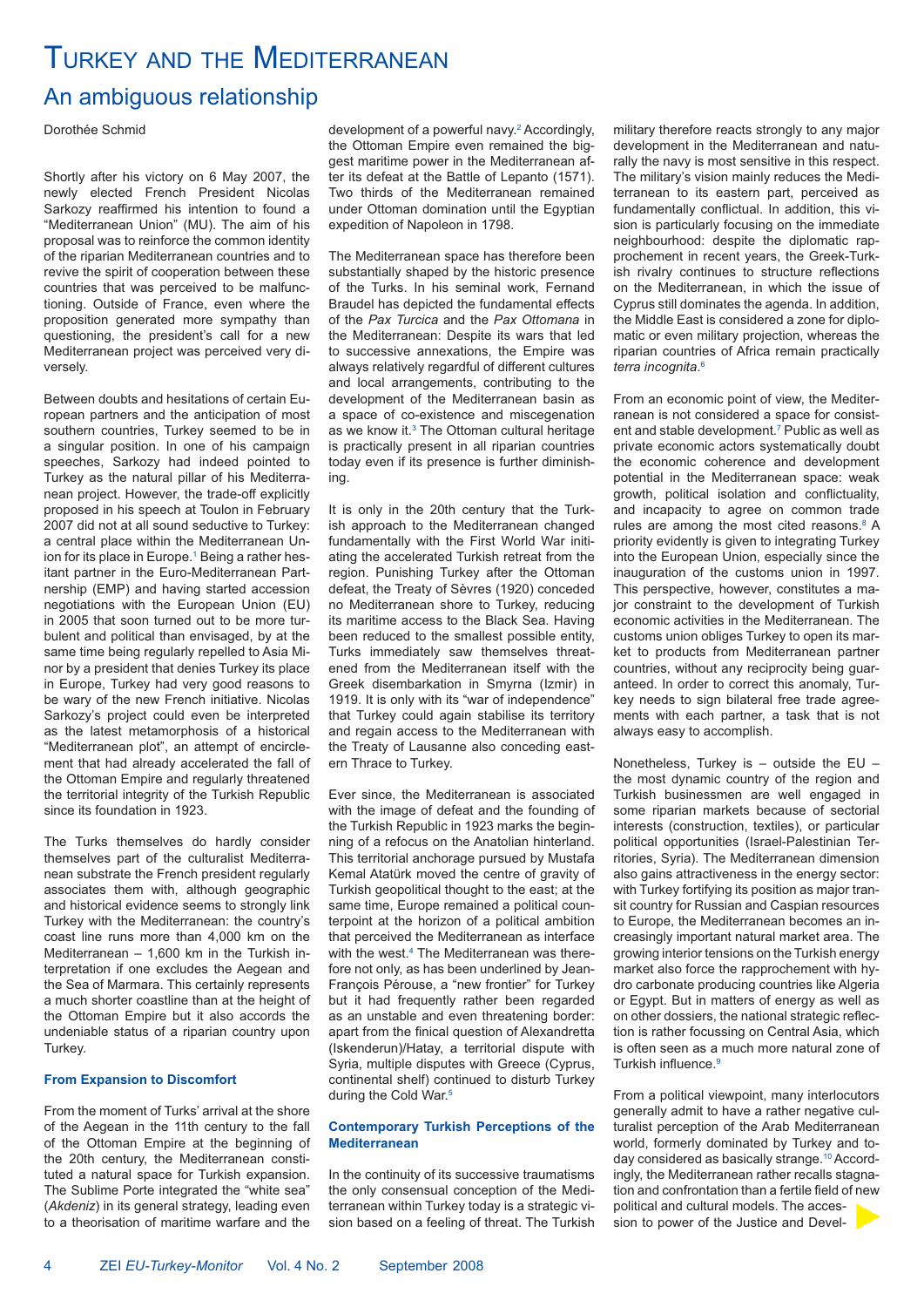opment Party (AKP), pretending to convey a Muslim cultural synthesis beyond the Turkish borders, did not really change the European's approach to their own Mediterranean project: the space for diplomatic experiments of the AKP might include a part of the Mediterranean basin, but this space mainly stretches from the east of the Mediterranean, over the Middle East to Central Asia.<sup>11</sup>

#### The Continuity of Ambivalence

In fact, the Mediterranean remains quite ambivalent in the collective Turkish consciousness, because it is a symbol of past greatness by at the same time being at the origin of many non healed historic wounds. The of ficial cartography reaffirms a reflex of evasion: sometimes presented as an area of European influence, the Mediterranean space does not have a proper image in Turkey; in addition, Turkey never seems to be a substantial part of this space.<sup>12</sup> Turkey is not really defined by any sort of "Mediterraneanism" that is rather present in France; Europe constitutes a much stronger object for identification. What disturbs Turkish minds today is not related to geographic proximity or the cultural Mediterranean heritage but to the focalisation on the Mediterranean as the central concept that surrounds and inspires specific policies.

These fundamentals, combined with recent French-Turkish tensions, explain quite well the initial difficulty of the Turkish government to respond positively to the project of a Medi-

### **CHRONOLOGY**

compiled by Deniz Özgür

**14 March 2008:** Abdurrahman Yalcinkaya, Turkey's chief prosecutor, files a suit to outlaw the ruling AK Party and to ban several of its members from politics, including Prime Minister Recep Tayyip Erdogan.

**31 March 2008:** Turkey's constitutional court decides to hear a case accusing the ruling AK party of being a "centre of anti-secular activities". Chief Prosecutor Abdurrahman Yalçinkaya seeks a verdict to outlaw the AKP and to ban 71 of its members from politics for a minimum period of five years.

**29 April 2008:** Turkey's Grand National Assembly enacts a long-awaited reform of article 301 of the penal code, which criminalizes 'insults to the Turkish national identity'.

**5 June 2008:** On the basis of constitutional secularism, Turkey's highest court repeals a recent government-led reform lifting a ban to wear headscarves at universities that dates back to 1986.

**12 June 2008:** With a participation of 53.13 percent of the Irish population, the Lisbon Treaty is rejected in a popular referendum counting 53.4 percent of votes against and 46.6 percent of votes in favour of the so-called reform treaty.

**17 June 2008:** Chapter 6 on company law and chapter 7 on intellectual property law are opened in the process of accession negotiations between the EU and Turkey.

terranean Union. Nonetheless, it has to be borne in mind that Turkey knows quite well to get engaged in the Mediterranean if this is considered necessary to pursue – sometimes quite complex – interests. However, Turkey does not have any real "Mediterranean policy" in its own right, which explains its cautiousness if it comes to any dominant focalisation on the Mediterranean. This, however, does not prevent Turkey from at least periodically participating in Mediterranean projects proposed by others. This regional engagement relies on a cost-benefit-analysis taking particularly into account any possible diplomatic, security or even financial gains. Turkey's eventual adherence to the Union of the Mediterranean as it has finally been baptised and inaugurated in July 2008 has to be seen in this perspective – not more, but also not less.

*Dr. Dorothée Schmid is Research Fellow at the French Institute for International Relations (Ifri) in Paris and responsible for the programme "Turquie contemporaine". Translation from French by Andreas Marchetti.*

*This contribution is a shortened version of an article published earlier this year: D. Schmid, "La Turquie et l'Union pour la Méditerranée: un partenariat calculé",* Politique étrangère*, vol. 73, n°1, printemps 2008, p. 65-76. ZEI is grateful to Ifri for granting permission to reprint parts of it here.*

**1 July 2008:** France takes over the EU Presidency from Slovenia.

**13 July 2008:** Inaugural ceremony of the "Barcelona Process: Union for the Mediterranean" intended to reinvigorate the 13-year-old Euro-Mediterranean Partnership/Barcelona Process.

**14 July 2008:** Turkish prosecutors indict 86 people for alleged involvement with the ultranationalist Ergenekon group bent on overthrowing the AKP government.

**21 July 2008:** France passes a constitutional reform, which abandons a 2005 clause on "obligatory referenda to be held on every EU enlargement after Croatia".

**27 July 2008:** Two bomb explosions in Istanbul kill 17 people and leave more than 150 wounded.

**28 July 2008:** Turkey's Constitutional Court begins its deliberations on the AKP "closure case".

**30 July 2008:** Turkey's highest court narrowly decides not to ban the AKP but issues a "serious warning" by cutting off public funds to the party by 50 %.

12 August 2008: After five days of violent conflict. French President and EU Presidency holder Nicolas Sarkozy brokers a cease-fire agreement ("Six-Point Plan") between Russia and Georgia over the autonomous Georgian provinces of South Ossetia and Abkhazia.

**13 August 2008:** In the Russia-Georgia postwar climate Turkey's Prime Minister Recep 1) Sarkozy's speeches on the "Mediterranean Union" and subsequently on the "Union for the Mediterranean" are available on the site of the *Union pour un movement populaire* (UMP) <www.u-m-p.org> and of the Elysée <www.elysee.fr>.

2) Cf. O. Kologlu, "The 'Mediterraneite' of the Turks", *Turkish Review of Middle East Studies*, 13, 2002, pp. 187-211.

3) The ideas of an expansionist movement, of fallback and miscegenation follow the picturesque description of Fernand Braudel, *La méditerranée et le monde méditerranéen à l'époque de Philippe II*, Paris: Armand Colin 1990.

4) Cf. F. Ciçekoglu/E. Eldern, La Méditerranée turque, Paris: Maisonneuve Larouse 2000.

5) Cf. J.-F. Pérouse, "La 'mer blanche' des Turcs, en quoi la Turquie est-elle aussi méditerranéenne?", Hérodote, 90, 1998, p. 165.

6) Interviews with researchers of the think tank ASAM, all of them former militaries, Ankara, May 2007.

7) This is not opposing the rapid growth in riparian areas of Turkey, because their model of development based on tourism remains marginal in the national economic dynamic, cf. J.-F. Pérouse, "La Turquie et la Médtierranée: une appartenance en voie de (re)construction.' in: V. Moriniaux (ed.), *La Méditerranée en questions*, Paris: Editions du Temps, 2001, pp. 343-376.

8) Interview with Altay Cengizer, director at the Ministry of Foreign Affairs, Ankara, Mai 2007; Binhan Oguz, president director of STRTEKO.

9) Interviews at the State Secretariat on Energy and the Ministry of Foreign Affairs, Ankara, December 2007.

10) Cf. S. Yerasimos, "Les Arabes et les Turcs", *Hérodote*, 60-61, 1991, pp. 169-193.

11) This argument follows the concept of "strategic deepness" developed by Ahmet Davutoglu, Chief Advisor to Prime Minister Recep Tayyip Erdogan, that – applied to Turkish foreign policy – is considered as an expression of neo-Ottomanism.

12) See in particular E. Copeaux, *Une vision torque du monde à travers les cartes: de 1931 à nos jours*, Paris: CNRS éditions, 2000.

Tayyip Erdoğan and President Abdullah Gül propose the creation of a "Caucasus Stability and Cooperation Platform" as a means of fostering stability and peace in the region.

30 August 2008: General Ilker Basbuğ replaces General Yaşar Büyükanit as chief of general staff of the Turkish army. General Işik Koşaner takes over from Başbuğ the post of land forces commander.

**1 September 2008:** Turkey launches its "Third National Programme on EU Reform".

**1 September 2008:** An EU extraordinary summit comes to a decision to freeze talks on a new EU-Russia Partnership and Cooperation Agreement (PCA) until Russia fully complies with the EU brokered peace plan for South Ossetia and Abkhazia.

**3 September 2008:** Turkish and Greek Cypriot leaders symbolically launch talks on the reunification of the island with UN-mediated negotiations on a practicable power-sharing scheme to begin on 11 September.

**6 September 2008:** Attending a 2010 World Cup qualifying football match between Turkey and Armenia in Yerevan, Turkish President Abdullah Gül is the first Turkish head of state to visit Armenia.

Sources: www.euobserver.com, www.euractiv. com, www.economist.com, www.turkishdaily news.com.tr, www.todayszaman.com.

*Deniz Özgür is currently working as an intern at ZEI*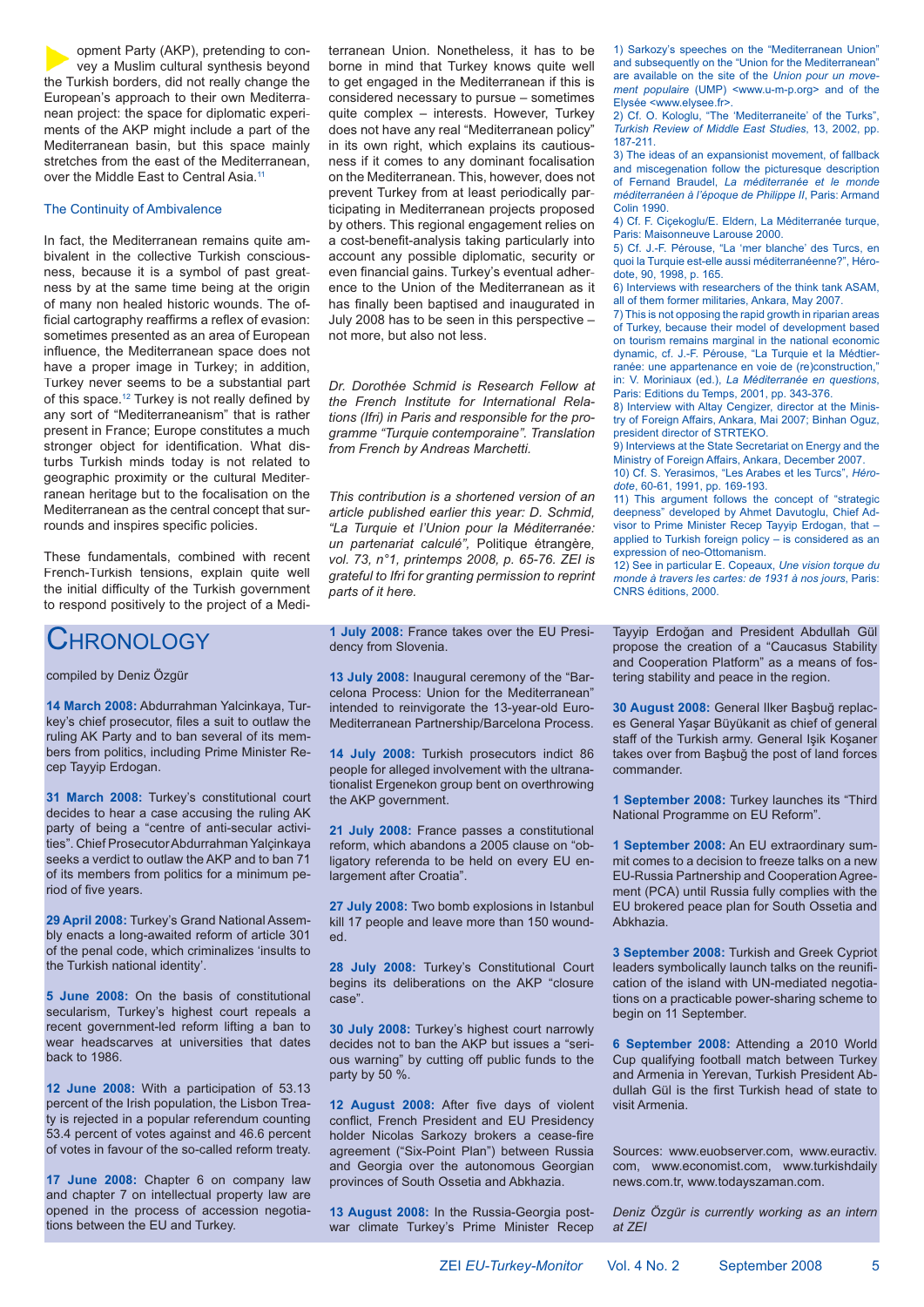# THE CONTINUING POWER STRUGGLE IN TURKEY

### Interpretations in European Union media

#### Andreas Marchetti

There is no single picture of Turkey within the European Union. There exist rather several images. These vary from Turkey constituting an essential part of European heritage, going back to Greco-Roman times and early Christianity, to the perception of fundamental strangeness, evidenced by past hostilities that form part of a negative but nonetheless common experience. According to these preconceived images, the interpretation of current phenomena varies considerably. However, the interior developments in Turkey since early 2007 have strongly increased the awareness in the European Union that Turkey does not really correspond to only one of the more or less popular images, but that the country is characterised by various political,

societal and cultural currents (xvii).1 Ever since the presidential elections of 2007, the media is more and more becoming aware of these differences within Turkey. Accordingly, to a certain extent there has been an amalgamation of images, giving way to more shades of grey where initially media coverage had been dominated by black and white – and considerably more black, for that matter, as has been highlighted in an article by Ellen Svendsen two years ago, pointing to the general negativity of media coverage if it comes to Turkey, combined with an underlying fear of Islam.<sup>2</sup> This article explores the interpretations of the latest developments offered in German, French and English language media in order to highlight the central aspects of this phenomenon.

Domestic developments in Turkey have widely been interpreted by European media as a fundamental power struggle, starting with the controversies surrounding the presidential elections of 2007, continuing over the first concrete measures to reform Art. 301 of the Turkish penal code and the government's decision to no longer ban headscarves from universities, up to the abolishment of the latter by the constitutional court in June 2008. Media have identified the closure case against the AKP on the one hand and the official charges against a group labelled "Ergenekon" on the other hand as the latest and most extreme manifestations of this struggle. The charge against the AKP to be a "centre of anti-secularism" did not only threaten the existence of the governing party but was combined with an attempt to forbid the continuous political engagement of more than 70 of its members, including Prime Minister Recep Tayyip Erdogan and President Abdullah Gül. Only by one vote did the constitutional court decide on 30 July 2008 to not close down the party but nonetheless deprived it of a considerable part of its public financing. Just as the possible closure of the ruling party would have been a unique case in Turkish history (vi), the charges filed against numerous personalities believed to aim at turning over the present government, were also regarded as unprecedented actions against the so-called "deep state" (iii, xviii).

In very general terms, the continuing power struggle is considered to have led to a strong polarisation within Turkey between the "new" Anatolian middle class, with the AKP being in power since 2002, and the "traditional" Kemalist establishment, mainly represented by the CHP and the military (ii, v, viii, xv, xviii, xxi, xxvii). The acceptance of such a polarisation no longer leaves room for a monolithic image of Turkey. Its deconstruction constitutes the central prerequisite to question traditional stereotypes.

If it comes to the concrete interpretation of either side's actions, a rather unexpected realisation seems to take place. The habitual sympa-



*Olli Rehn, Commissioner for Enlargement, José Manuel Barroso, President of the European Commission, and Marc Pierini, Head of the EC dele*gation to Turkey, in Istanbul in April 2008.

thies of many commentators in the European Union seem to be with secular forces, because of the widely shared perception that secularism is linked to liberalism and liberalism is related to progress, whereas religiously grounded positions are often regarded as conservative and are therefore frequently linked to standstill (xiv). However, these general attributes to secularism on the one hand and religion on the other hand just do no longer seem to smoothly fit when it comes to Turkey. Whereas the opponents of the AKP in Turkey accuse Erdogan and Gül of striving for an Islamisation of the country, this view is evidently not shared by the media, even if they tend to be sceptical to consider Turkey as a future member of the EU (xii). Although the Islamist roots of Erdogan and Gül are generally acknowledged (v, xvii, xxvii), their policies and the AKP in general are rather considered Islamo-conservative (i, ix, xi, xxv, xxvi, xxx, xxxi), drawing explicit analogies to Christian Democrat parties in Europe (vii, xi). In addition, it is this conservative party with a strong religious background that is regarded as the driving force behind – pro-EU – reforms, countering the general image of conservatism as a preserving rather than a transforming force. Only few commentators still stick to interpreting AKP as (moderately) Islamist (xvi, xxiv, xxviii, xxix).

seen less positively in Europe as one might guess from the habitual attributes pinned to secularism. This does not imply a turning away from a positive image of the secular nature of these elites but the rejection of a strong nationalism that goes with it and that is regarded as outdated (x, xiv). Besides, the CHP as *the* Kemalist party is considered to have turned from a socialist, pro-European stance in the past to a nationalist, anti-European position in recent years (x, xi), leaving very little space for positive identification. Despite the continuing fear of Islam referred to earlier and the detection of "authoritarian" temptations on both sides (ix, xx), sympathies do not automatically lie with the Kemalist elite but rather seem to be with the AKP – however, it is not the foundations of the AKP that make European Union media voice

this sympathy, but rather the policy output of the AKP that is responsible for its appreciation. The ruling of the constitutional court not to close the AKP has therefore been widely applauded as if not strengthening Turkish democracy in the first place at least as preventing any severe damage (ii, v, vii, xii, xiv, xviii, xix, xxi, xxiii, xxvi). With traditional connotations of religiosity on the one hand and secularism on the other hand being challenged, Europeans increasingly have to question their images of today's transforming Turkey.

1) Roman numbers in the text identify specific press articles listed at the end.

2) Cf. Ellen Svendsen: "The Turks arrive!" European media and public perceptions of Turkey, in: *ZEI EU-Turkey-Monitor*, 2(3), p. 3f.

*Sources:* www.sueddeutsche.de: i Verbot der AKP schon bald erwartet, 7 June 2008; ii Ein Land vor Gericht, 2 July 2008; iii Die Generäle und die graue Wölfin 3. July 2008; iv Terroranklage gegen 86 Verdächtige, 14 July 2008; v Nah am Abgrund, 22. July 2008; vi Lange Tradition der Parteiverbote, 30 July 2008; vii Ein Mann wie ein Magnet, 31 July 2008; www.faz.net: viii Türkische Tradition, 14 April 2008; ix Die Juristokratie greift nach der Macht, 9 June 2008; x "Rettet den Laizismus", 27 June 2008; xi Auf der Suche nach sich selbst, 12 July 2008; xii Türkische Turbulenzen, 14 July 2008; xiii Erdogan: "Ein Sieg der Demokratie", 30 July 2008; xiv Das Kopftuch der Präsidentengattin war zu viel, 31 July 2008; www.guardian.co.uk: xv Democracy and the law, 2 July 2008; xvi Turkish coup plot awakens fear of violent nationalism, 6 July 2008; xvii Turkey turns westwards, 19 July 2008; xviii Turkish society on trial, 29 July 2008; xix Act now AKP, for the good of Turkey, 31 July 2008; www.independent.co.uk: xx The Big Question: Why is tension rising in Turkey, and is the country turning Islamist?, 8 July 2008; xxi A bitter power struggle for the soul of democracy, 29 July 2008; xxii Collision course in Turkey, 29 July 2008; xxiii One battle has ended but the war will go on, 31 July 2008; www.timesonline.co.uk: xxiv By a Whisker, 31 July 2008; www. lefigaro.fr: xxv La justice turque tentée d'interdire le parti au pouvoir, 28 July 2008; xxvi Turquie: l'AKP échappe de peu à l'interdiction, 30 July 2008; xxvii Les Turcs veulent que l'AKP revoie sa ligne politique, 31 July 2008; www.lemonde.fr: xxviii La justice turque ouvre la voie à une possible interdiction de l'AKP, 2 April 2008; xxix L'islamisme turc face à ses juges, 4 April 2008; xxx Les hussards de la Turquie kémaliste, 3 July 2008; xxxi En Turquie, l'AKP est sanctionné mais pas dissous, 1 August 2008.

Consequently, the secular Kemalist elite are *Andreas Marchetti is Research Fellow at ZEI.*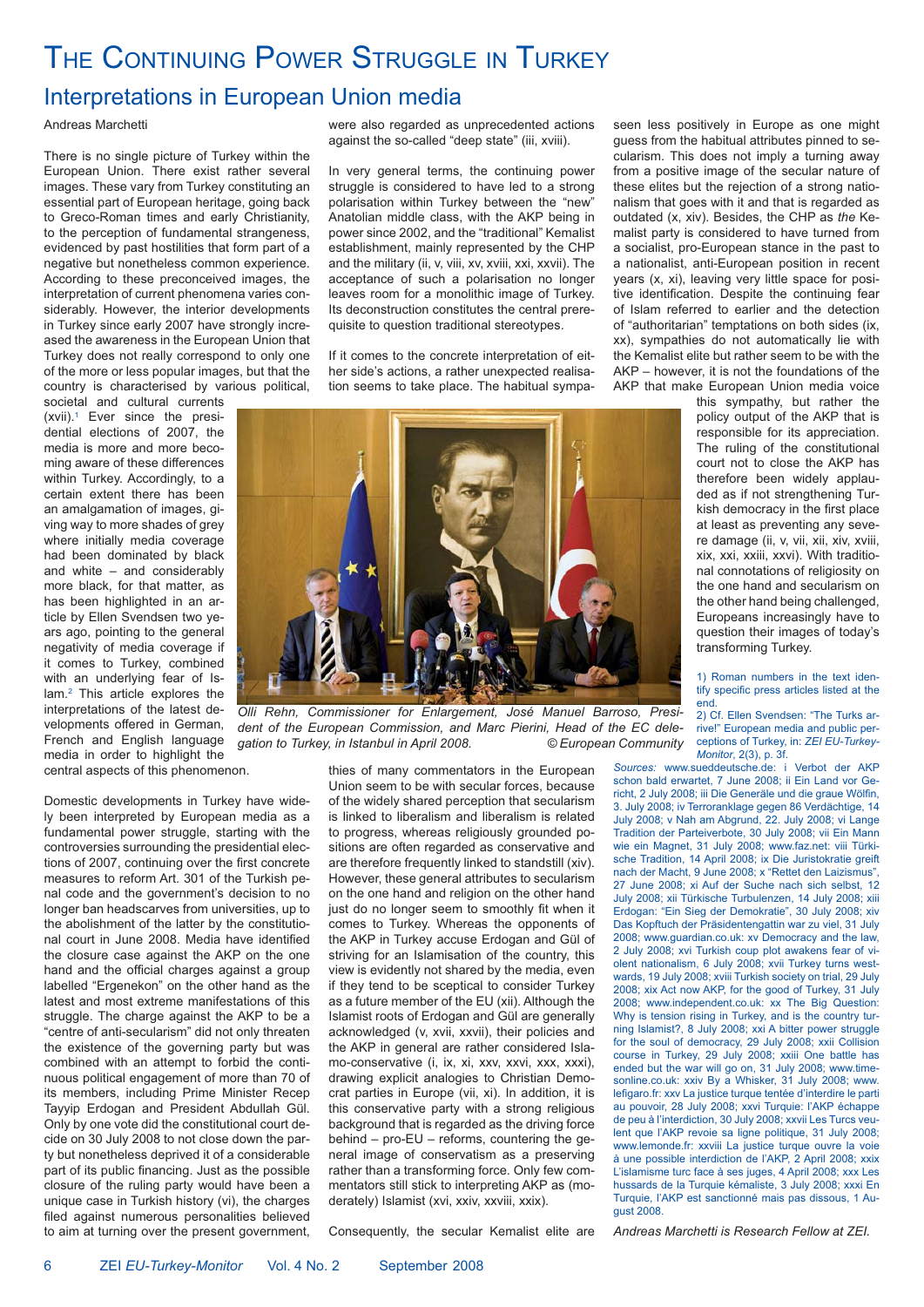# TURKEY AND THE EUROPEAN UNION

### The limits of the EU strategy

#### Kivanc Ulusoy/Arzu Ulusoy-Shipstone

Aiming to show the decisiveness of his government to democratize Turkey, Prime Minister Tayyip Erdogan once stated that the 'Copenhagen criteria' would be turned into 'Ankara criteria' and implemented in Turkey whether the prospect for the EU membership exists or not.1 However, although the government of the Justice and Development Party (AKP) engaged in a serious reform process and issued a series of reform packages significantly transforming the legal and political system after coming to power in October 2002, recent experience shows that the process of democratization in Turkey is still not sustainable. It is in danger of sliding backwards, as the democratic forces, including the AKP government, are far from strong enough to govern it. On 22 July 2007, the general elections were held in Turkey. The Justice and Development Party was able to win the elections for the second time and formed the new government. Following the formation of the new government, the new President of the Republic was elected. Both elections took place under the pressure of a tense political struggle, generally seen by external observers as an expression of the century-old conflict between secularists (or Kemalists) and Islamists. The tension continued as the new government moved towards resolving the long lasting problems of Turkish democracy such as headscarf issue, the status of Alevis, the rights of non-Muslim minorities or the Kurdish problem in the aftermath of the elections.

However, in the post-2004 period, the process of democratization in Turkey has been hampered particularly by its unstable relations with the EU. Although the accession negotiations started in October 2005, the framing of negotiations without a clear timetable and membership perspective, coupled with the emergence of discourses offering alternatives to membership for Turkey such as the privileged partnership, have contributed to a sharp decline of popular support for EU membership. The decline of support became even sharper as the public perceived that some of the leading EU members are against Turkey's membership. Even though the accession negotiations started, doubts existed regarding the EU's sincerity towards Turkey. Soon after, one of the most serious crisis of Turkey-EU relations came when the Council in Brussels suspended eight chapters of accession negotiations in December 2006 as a result of the Greek Cypriot veto and when journalist Hrant Dink, one of the most prominent figures of Turkey's Armenian community, was assasinated in Istanbul in January 2007 amidst heated debates on the controversial Article 301 of the Turkish Penal Code, accepting "insulting Turkishness" a crime punishable by up to three years in prison.2 The impasse in the Cyprus problem significantly contributed to declining EU credibility. The negative climate dominating Turkey-EU relations since the failed referendum for the Annan Plan brought the suspension of eight chapters of the negotiations at the Council meeting in December 2006. A danger of a real "train crash" in Turkey-EU relations was partly averted. 3

In the post 2006 period, paralysis in negotiations led to worries in Europe regarding where Turkey's reform process is heading. 4 Disappointed by the AKP's hesitancy to overcome the problems related to article 301 even after a landslide victory in the last elections,<sup>5</sup> Europeans started to question its sincerity in the EU cause.<sup>6</sup> The liberal, pro-European circles in Turkey also started to pressurize the government by instigating a campaign labelled "don't forget the EU".<sup>7</sup> The main criticism was directed towards AKP's way of handling the negotiations by assigning the chief negotiator and the foreign minister posts to the same person, Ali Babacan. <sup>8</sup> Babacan, overwhelmed by the jobs of carrying out the multi-faceted foreign relations of Turkey, intensified as a result of post-September 11 developments, was rather weak in taking necessary steps to create a specific institutional structure, coordinate various ministries and appoint relevant cadres for the highly complex EU negotiation tasks.<sup>9</sup>

However, less than a year after the elections in March 2007, the Turkish political scene was shaken when the chief prosecutor of the Court of Appeals asked the Constitutional Court to close the AKP because of its activities against the secular character of the state on 14 March 2008. Interpreting this challenge as a strategic maneuver of the established circles to pressurize the AKP, Erdogan saw the EU again as a savior option. <sup>10</sup> However, European criticisms, while considering the move of the judges as extremely narrowing the political space in the country and unacceptable in the context of EU values and principles, were mainly addressing the government because of its policy of permanently postponing the necessary democratic reforms. <sup>11</sup> The closure case was concluded on 30 July 2008. The Constitutional Court decided not to close the AKP but agreed to fine the party off 50% of its state aid. The President of the Court while announcing the verdict, underlined that the Court cannot remain

### CURRENT NEGOTIATING STATUS

#### *No. Title of Chapter*

| 1                        | Free movement of goods                                     |                           |                           |
|--------------------------|------------------------------------------------------------|---------------------------|---------------------------|
| $\overline{2}$           | Freedom of movement for workers                            |                           |                           |
| 3                        | Right of establishment and freedom to provide services     |                           |                           |
| $\overline{\mathcal{A}}$ | Free movement of capital                                   |                           |                           |
| 5                        | Public procurement                                         |                           |                           |
| 6                        | Company law                                                |                           |                           |
| $\overline{7}$           | Intellectual property law                                  |                           |                           |
| 8                        | Competition policy                                         |                           |                           |
| 9                        | <b>Financial services</b>                                  |                           |                           |
| 10                       | Information society and media                              |                           |                           |
| 11                       | Agriculture and rural development                          |                           |                           |
| 12                       | Food safety, veterinary and phytosanitary policy           |                           |                           |
| 13                       | <b>Fisheries</b>                                           |                           |                           |
| 14                       | <b>Transport policy</b>                                    |                           |                           |
| 15                       | Energy                                                     |                           |                           |
| 16                       | Taxation                                                   |                           |                           |
| 17                       | Economic and monetary policy                               |                           |                           |
| 18                       | <b>Statistics</b>                                          |                           |                           |
| 19                       | Social policy and employment                               |                           |                           |
| 20                       | Enterprise and industrial policy                           |                           |                           |
| 21                       | Trans-European networks                                    |                           |                           |
| 22                       | Regional policy and coordination of structural instruments |                           |                           |
| 23                       | Judiciary and fundamental rights                           |                           |                           |
| 24                       | Justice, freedom and security                              |                           |                           |
| 25                       | Science and research                                       |                           |                           |
| 26                       | <b>Education and culture</b>                               |                           |                           |
| 27                       | Environment                                                |                           |                           |
| 28                       | Consumer and health protection                             |                           |                           |
| 29                       | Customs union                                              |                           | $\bullet \bullet \bullet$ |
| 30                       | <b>External relations</b>                                  |                           |                           |
| 31                       | Foreign, security and defence policy                       |                           |                           |
| 32                       | <b>Financial control</b>                                   |                           |                           |
| 33                       | Financial and budgetary provisions                         |                           |                           |
| 34                       | Institutions                                               |                           |                           |
| 35                       | Other issues                                               |                           |                           |
|                          | Legend: not yet opened<br>(C) suspended                    |                           |                           |
|                          | opened                                                     |                           |                           |
|                          | provisionally closed                                       | Data as of September 2008 |                           |